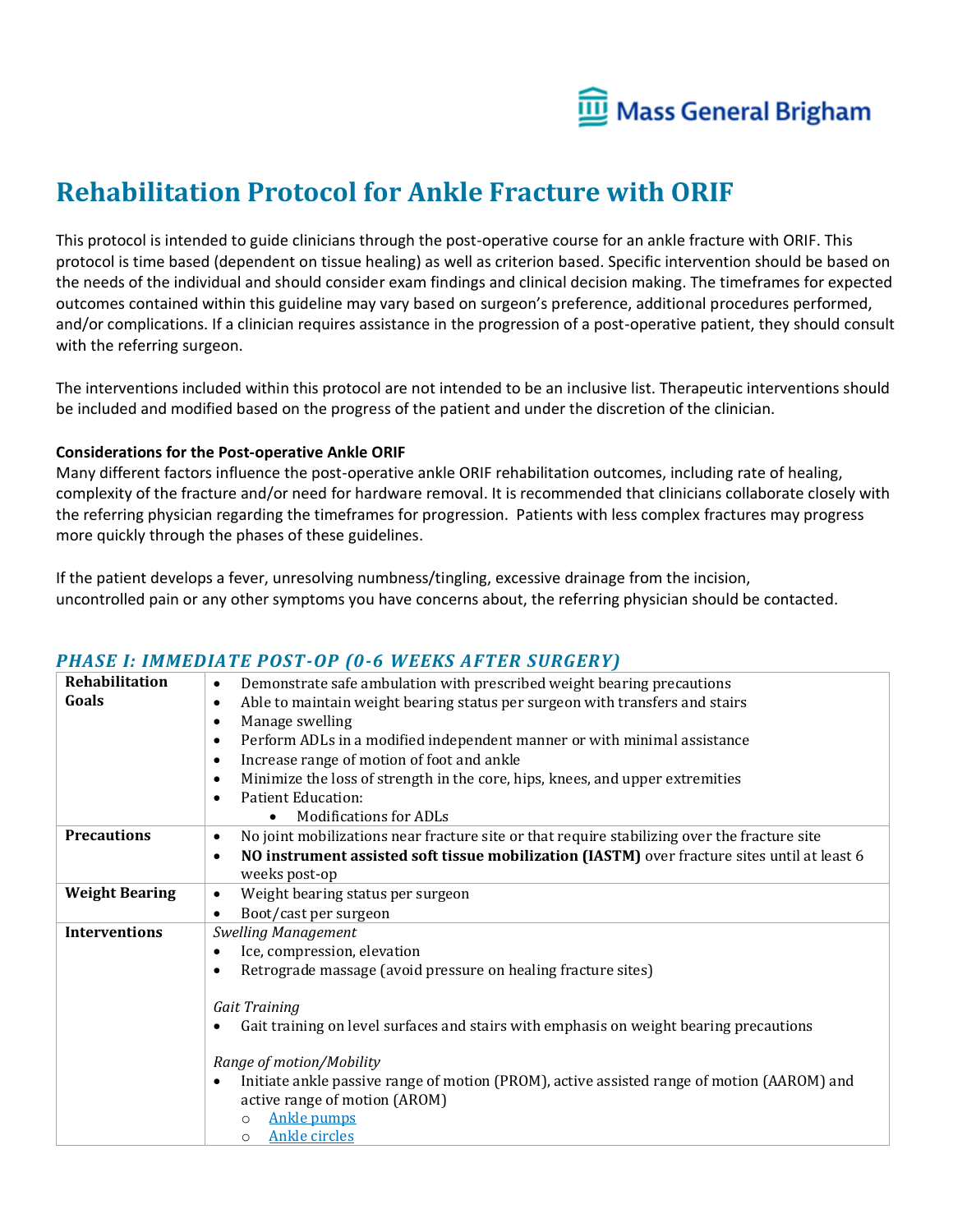|                 | <b>Ankle inversion</b><br>$\circ$<br><b>Ankle eversion</b><br>$\circ$<br>Seated heel-slides for ankle DF ROM<br>$\circ$<br>If stiff from boot immobilization, initiate toe stretching (by patient or by therapist)<br>$\bullet$<br>Foot joint mobilizations may be performed if indicated during this time per therapist discretion<br>$\bullet$<br>- AVOID pressure on healing fracture sites or hardware.<br>May begin gentle scar mobilization once incisions are healed<br>$\bullet$                                                                                                                                                                                                                                                                            |  |  |  |  |  |
|-----------------|---------------------------------------------------------------------------------------------------------------------------------------------------------------------------------------------------------------------------------------------------------------------------------------------------------------------------------------------------------------------------------------------------------------------------------------------------------------------------------------------------------------------------------------------------------------------------------------------------------------------------------------------------------------------------------------------------------------------------------------------------------------------|--|--|--|--|--|
|                 | Cardio<br>Upper body ergometer                                                                                                                                                                                                                                                                                                                                                                                                                                                                                                                                                                                                                                                                                                                                      |  |  |  |  |  |
|                 | Strengthening (in boot/splint)<br>May perform upper body strengthening with weights if modified for weight bearing precautions<br>Lower extremity gym equipment (Ex: hip abductor and adductor machine, hip extension<br>machine, roman chair)<br>Proximal/core strengthening (maintain precautions)<br><b>Quad sets</b><br>$\circ$<br><b>Straight leg raise</b><br>$\circ$<br><b>Abdominal bracing</b><br>$\circ$<br><b>Hip abduction</b><br>$\circ$<br>Clamshells<br>$\circ$<br>Prone hip extension<br>$\circ$<br><b>Prone hamstring curls</b><br>$\circ$<br>Ankle:<br><b>Seated heel raises</b><br>$\circ$<br>Seated toe raises<br>$\circ$<br>Seated arch doming<br>$\circ$<br>Exercises for foot intrinsic muscles to minimize atrophy while in boot<br>$\circ$ |  |  |  |  |  |
|                 | Proprioception<br>Joint position re-training<br>$\bullet$                                                                                                                                                                                                                                                                                                                                                                                                                                                                                                                                                                                                                                                                                                           |  |  |  |  |  |
| Criteria to     | Pain <3/10<br>$\bullet$                                                                                                                                                                                                                                                                                                                                                                                                                                                                                                                                                                                                                                                                                                                                             |  |  |  |  |  |
| <b>Progress</b> | Minimal swelling (recommend water displacement volumetry or circumference measures such<br>$\bullet$<br>as Figure 8).<br>Increased ankle ROM<br>$\bullet$<br>Cleared by surgeon to progress to weight bearing as tolerated (WBAT) or full weight bearing<br>$\bullet$                                                                                                                                                                                                                                                                                                                                                                                                                                                                                               |  |  |  |  |  |
|                 | (FWB)<br>Independence with daily home exercise program<br>$\bullet$                                                                                                                                                                                                                                                                                                                                                                                                                                                                                                                                                                                                                                                                                                 |  |  |  |  |  |

## *PHASE II: INTERMEDIATE POST-OP (7-12 WEEKS AFTER SURGERY)*

| Rehabilitation          | Manage swelling<br>$\bullet$                                                                                |  |  |  |  |  |  |  |
|-------------------------|-------------------------------------------------------------------------------------------------------------|--|--|--|--|--|--|--|
| Goals                   | Full range of motion of foot and ankle<br>$\bullet$                                                         |  |  |  |  |  |  |  |
|                         | Safely progress strengthening<br>$\bullet$                                                                  |  |  |  |  |  |  |  |
|                         | A normalized gait pattern on all surfaces (wean from boot/brace when healing is adequate)<br>$\bullet$      |  |  |  |  |  |  |  |
|                         | Minimize the loss of strength in the upper extremities, core, hips, and knees<br>$\bullet$                  |  |  |  |  |  |  |  |
|                         | Gradually return to regular activities if ROM, strength, and gait pattern are sufficient<br>$\bullet$       |  |  |  |  |  |  |  |
| <b>Precautions</b>      | No joint mobilizations near fracture site or that require stabilizing over the fracture site<br>$\bullet$   |  |  |  |  |  |  |  |
| <b>Weight Bearing</b>   | Progress to FWB per surgeon<br>$\bullet$                                                                    |  |  |  |  |  |  |  |
|                         | Wean boot per surgeon<br>$\bullet$                                                                          |  |  |  |  |  |  |  |
| <b>Additional</b>       | Range of motion/Mobility                                                                                    |  |  |  |  |  |  |  |
| <b>Interventions</b>    | Continue ankle AROM/PROM exercises and toe stretching as needed<br>$\bullet$                                |  |  |  |  |  |  |  |
| <i>*Continue with</i>   | Progress to standing ankle dorsiflexion stretch on step<br>$\bullet$                                        |  |  |  |  |  |  |  |
| Phase I                 | Gentle stretching of proximal muscle groups as indicated: (Ex: standing quad stretch, standing<br>$\bullet$ |  |  |  |  |  |  |  |
| <i>interventions as</i> | hamstrings stretch, Thomas hip flexor stretch, piriformis stretch)                                          |  |  |  |  |  |  |  |
| indicated               | Standing gastrocnemius and standing soleus stretching once weaned from boot and talocrural<br>$\bullet$     |  |  |  |  |  |  |  |
|                         | joint mobility is normalized                                                                                |  |  |  |  |  |  |  |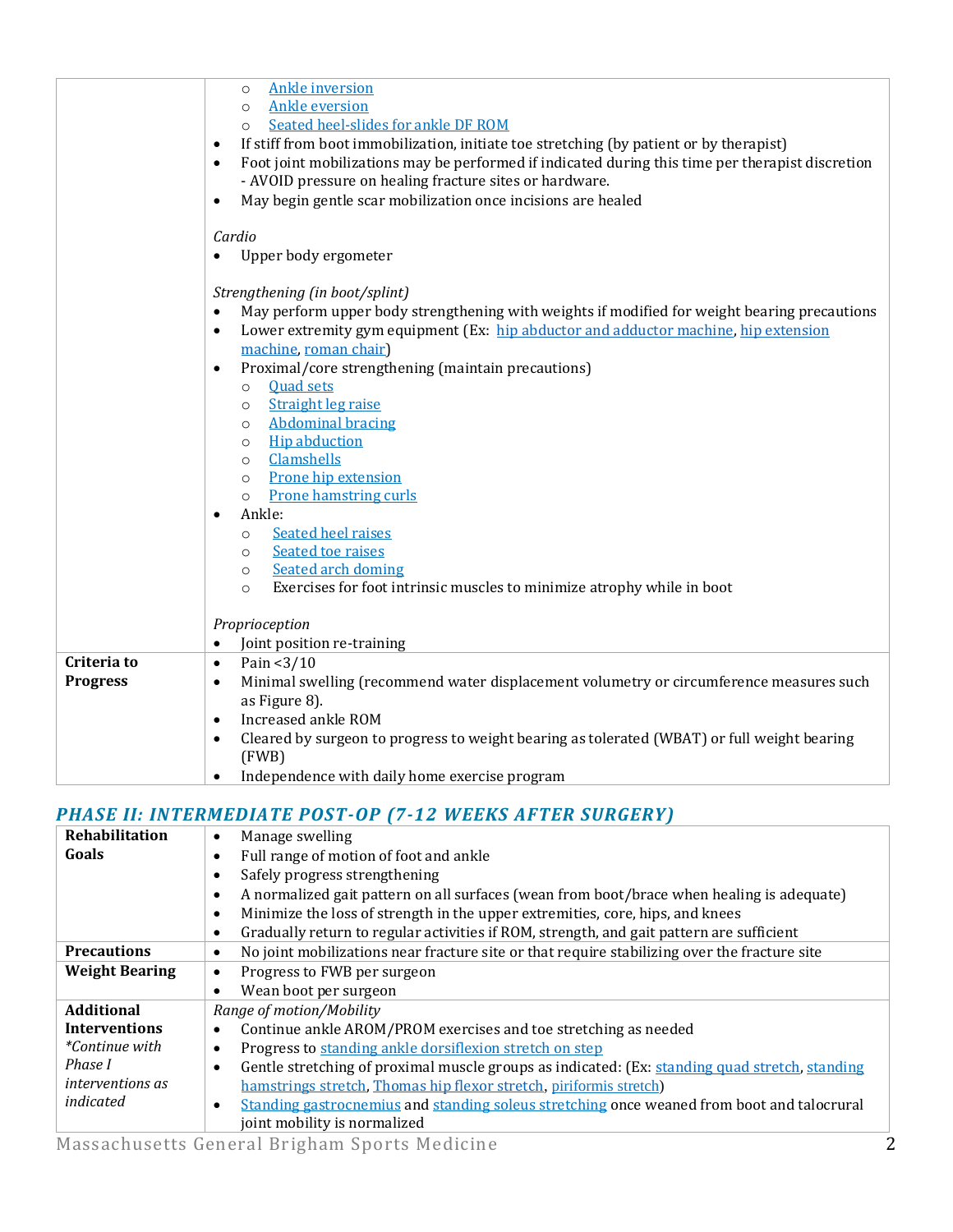| May begin gentle ankle mobilizations at the discretion of the therapist once fracture is                                                   |  |  |  |  |  |  |  |
|--------------------------------------------------------------------------------------------------------------------------------------------|--|--|--|--|--|--|--|
|                                                                                                                                            |  |  |  |  |  |  |  |
|                                                                                                                                            |  |  |  |  |  |  |  |
|                                                                                                                                            |  |  |  |  |  |  |  |
|                                                                                                                                            |  |  |  |  |  |  |  |
| Treadmill walking once boot is weaned and gait normalized                                                                                  |  |  |  |  |  |  |  |
| Strengthening                                                                                                                              |  |  |  |  |  |  |  |
|                                                                                                                                            |  |  |  |  |  |  |  |
| Isometrics for ankle planes that are not near full active range of motion (AROM).                                                          |  |  |  |  |  |  |  |
|                                                                                                                                            |  |  |  |  |  |  |  |
|                                                                                                                                            |  |  |  |  |  |  |  |
|                                                                                                                                            |  |  |  |  |  |  |  |
|                                                                                                                                            |  |  |  |  |  |  |  |
|                                                                                                                                            |  |  |  |  |  |  |  |
| Ankle inversion with resistance<br>Once boot is weaned begin standing calf raise progression:<br>$\bullet$                                 |  |  |  |  |  |  |  |
| Bilateral standing heel raises (25% body weight thru involved leg)<br>$\circ$                                                              |  |  |  |  |  |  |  |
| Bilateral standing heel raises (50% equal weight through both legs)<br>$\circ$                                                             |  |  |  |  |  |  |  |
| Bilateral standing heel raises (75% body weight thru the involved leg)<br>$\circ$                                                          |  |  |  |  |  |  |  |
| <b>Knee Exercises for additional exercises and descriptions</b><br>$\bullet$                                                               |  |  |  |  |  |  |  |
| Gym equipment (ex: seated hamstring curl machine and hamstring curl machine, leg press<br>$\bullet$                                        |  |  |  |  |  |  |  |
| machine, hip abductor and adductor machine, hip extension machine, roman chair)                                                            |  |  |  |  |  |  |  |
| Lumbopelvic strengthening: (ex: bridges on physioball, bridge on physioball with roll-in, bridge<br>$\bullet$<br>on physioball alternating |  |  |  |  |  |  |  |
|                                                                                                                                            |  |  |  |  |  |  |  |
| Progress intensity (strength) and duration (endurance) of exercises<br>$\bullet$                                                           |  |  |  |  |  |  |  |
| Balance/proprioception                                                                                                                     |  |  |  |  |  |  |  |
| Double limb standing balance utilizing uneven surface (wobble board)                                                                       |  |  |  |  |  |  |  |
|                                                                                                                                            |  |  |  |  |  |  |  |
|                                                                                                                                            |  |  |  |  |  |  |  |
|                                                                                                                                            |  |  |  |  |  |  |  |
|                                                                                                                                            |  |  |  |  |  |  |  |
|                                                                                                                                            |  |  |  |  |  |  |  |
|                                                                                                                                            |  |  |  |  |  |  |  |
|                                                                                                                                            |  |  |  |  |  |  |  |
|                                                                                                                                            |  |  |  |  |  |  |  |

## *PHASE III: LATE POST-OP (13-16 WEEKS AFTER SURGERY)*

| <b>Rehabilitation</b><br>Goals               | Good balance and control on the involved leg in all planes<br>$\bullet$<br>Safely progress strengthening<br>$\bullet$<br>Promote proper movement patterns<br>$\bullet$<br>Avoid post exercise pain/swelling<br>$\bullet$ |
|----------------------------------------------|--------------------------------------------------------------------------------------------------------------------------------------------------------------------------------------------------------------------------|
| <b>Weight Bearing/</b><br><b>Precautions</b> | None if healing is complete                                                                                                                                                                                              |
| Additional                                   | Range of motion/Mobility                                                                                                                                                                                                 |
| <b>Interventions</b>                         | Joint mobilizations as indicated<br>$\bullet$                                                                                                                                                                            |
| <i>*Continue with</i>                        |                                                                                                                                                                                                                          |
| Phase I-II                                   | Cardio                                                                                                                                                                                                                   |
| Interventions as<br>indicated                | Stationary bicycle, treadmill walking<br>$\bullet$                                                                                                                                                                       |
|                                              | Strengthening                                                                                                                                                                                                            |
|                                              | Seated calf machine or wall sit with bilateral calf raises<br>$\bullet$                                                                                                                                                  |
|                                              | Unilateral heel raises (once heel raise progression in Phase II completed)<br>$\bullet$                                                                                                                                  |
|                                              | **The following exercises are to focus on proper pelvis and lower extremity control with emphasis<br>$\bullet$                                                                                                           |
|                                              | on good proximal stability:                                                                                                                                                                                              |
|                                              | Hip hike<br>$\circ$                                                                                                                                                                                                      |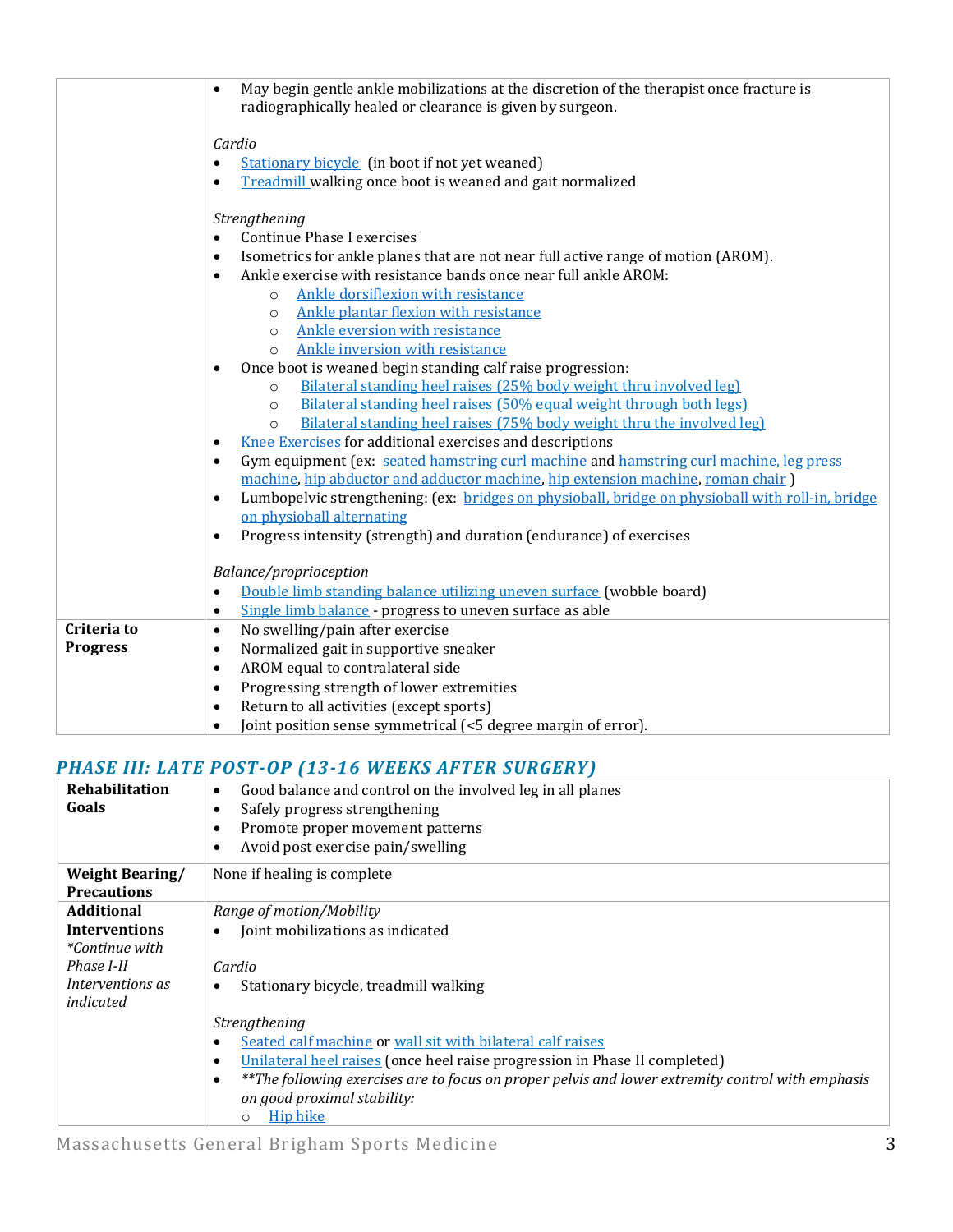|                 | <b>Forward lunges</b>                                                                                        |  |  |  |  |  |
|-----------------|--------------------------------------------------------------------------------------------------------------|--|--|--|--|--|
|                 | Bilateral squats progressing to single leg progression (below)<br>O                                          |  |  |  |  |  |
|                 | Single leg progression: partial weight bearing single leg press, slide board<br>O                            |  |  |  |  |  |
|                 | lunges: retro and lateral, step ups and step ups with march, lateral step-ups, step downs, single            |  |  |  |  |  |
|                 | leg squats, single leg wall slides                                                                           |  |  |  |  |  |
|                 |                                                                                                              |  |  |  |  |  |
|                 | Balance/proprioception                                                                                       |  |  |  |  |  |
|                 | Single limb balance on uneven surfaces (ex: balance disc, Bosu, 1/2 foam roll)<br>٠                          |  |  |  |  |  |
| Criteria to     | Good balance and control of the involved leg in all planes with single and double leg exercises<br>$\bullet$ |  |  |  |  |  |
| <b>Progress</b> |                                                                                                              |  |  |  |  |  |

## *PHASE IV: TRANSITIONAL (17-20 WEEKS AFTER SURGERY)*

| Rehabilitation          | Progress to plyometrics and sports specific movement patterns<br>$\bullet$                       |  |  |  |  |  |  |
|-------------------------|--------------------------------------------------------------------------------------------------|--|--|--|--|--|--|
| Goals                   | Progress to low impact fitness activities<br>$\bullet$                                           |  |  |  |  |  |  |
| <b>Additional</b>       | Cardio                                                                                           |  |  |  |  |  |  |
| <b>Interventions</b>    | Elliptical, stair climber, treadmill walking<br>$\bullet$                                        |  |  |  |  |  |  |
| <i>*Continue with</i>   |                                                                                                  |  |  |  |  |  |  |
| Phase II-III            | Plyometrics                                                                                      |  |  |  |  |  |  |
| <i>interventions as</i> | Initiate Beginner Level plyometrics:<br>$\bullet$                                                |  |  |  |  |  |  |
| indicated               | Once able to perform 3 sets of 15 of bilateral standing heel-raises with equal weight<br>$\circ$ |  |  |  |  |  |  |
|                         | bearing progress to rebounding heel raises bilateral stance.                                     |  |  |  |  |  |  |
|                         | Once able to perform 3 sets of 15 unilateral heel raises progress<br>$\circ$                     |  |  |  |  |  |  |
|                         | to rebounding unilateral heel raises.                                                            |  |  |  |  |  |  |
|                         | Once able to demonstrate good performance/tolerance with rebounding heel raises<br>$\circ$       |  |  |  |  |  |  |
|                         | then initiate hopping in place bilateral stance. Progress as able to unilateral hopping in       |  |  |  |  |  |  |
|                         | place.                                                                                           |  |  |  |  |  |  |
| Criteria to             | No swelling/pain after exercise<br>$\bullet$                                                     |  |  |  |  |  |  |
| <b>Progress</b>         | Standing Heel Rise test $\geq$ 90% of uninvolved<br>$\bullet$                                    |  |  |  |  |  |  |
|                         | No swelling/pain with 30 minutes of fast-paced walking<br>$\bullet$                              |  |  |  |  |  |  |
|                         | Good tolerance and performance of Beginner Level plyometrics<br>$\bullet$                        |  |  |  |  |  |  |
|                         | <b>Psych Readiness to Return to Sport (PRRS)</b><br>٠                                            |  |  |  |  |  |  |

### *PHASE V: EARLY to UNRESTRICTED RETURN TO SPORT (5+ MONTHS AFTER SURGERY)*

| Rehabilitation        | Gradual return to higher impact activities (jogging, running, jumping)<br>$\bullet$           |  |  |  |  |  |  |  |
|-----------------------|-----------------------------------------------------------------------------------------------|--|--|--|--|--|--|--|
| Goals                 | Gradual return to activities with multi-planar on uneven surfaces (hiking)<br>$\bullet$       |  |  |  |  |  |  |  |
|                       | Safely initiate sport specific training program<br>$\bullet$                                  |  |  |  |  |  |  |  |
|                       | Symmetrical performance with sport specific drills<br>$\bullet$                               |  |  |  |  |  |  |  |
|                       | Good lower extremity mechanics with plyometrics, agility, and running gait<br>$\bullet$       |  |  |  |  |  |  |  |
|                       | Safely progress to full sport<br>$\bullet$                                                    |  |  |  |  |  |  |  |
| <b>Additional</b>     | Running                                                                                       |  |  |  |  |  |  |  |
| <b>Interventions</b>  | Interval walk/jog program - Return to Running Program (Phase 1)<br>$\bullet$                  |  |  |  |  |  |  |  |
| <i>*Continue with</i> | <b>Return to Running Program (Phase 2)</b><br>$\bullet$                                       |  |  |  |  |  |  |  |
| Phase II-IV           |                                                                                               |  |  |  |  |  |  |  |
| <i>interventions</i>  | Plyometrics and Agility                                                                       |  |  |  |  |  |  |  |
|                       | Criteria to progress to the <b>Agility</b> and Plyometrics Program:                           |  |  |  |  |  |  |  |
|                       | Good tolerance/performance of Beginner Level Plyometrics in Phase VI above<br>$\circ$         |  |  |  |  |  |  |  |
|                       | Completion of Phase 1 Return to Running Program (walk/jog intervals) with good<br>$\Omega$    |  |  |  |  |  |  |  |
|                       | tolerance.                                                                                    |  |  |  |  |  |  |  |
| Criteria to           | Clearance from MD and ALL milestone criteria below have been met.<br>$\bullet$                |  |  |  |  |  |  |  |
| <b>Progress</b>       | Completion of the Return to Running Program without pain/swelling.<br>$\circ$                 |  |  |  |  |  |  |  |
|                       | <b>Functional Assessment</b><br>$\Omega$                                                      |  |  |  |  |  |  |  |
|                       | Lower Extremity Functional Tests should be ≥90% compared to contralateral side for<br>$\circ$ |  |  |  |  |  |  |  |
|                       | unilateral tests.                                                                             |  |  |  |  |  |  |  |
| Revised 10/2021       |                                                                                               |  |  |  |  |  |  |  |

Massachusetts General Brigham Sports Medicine 4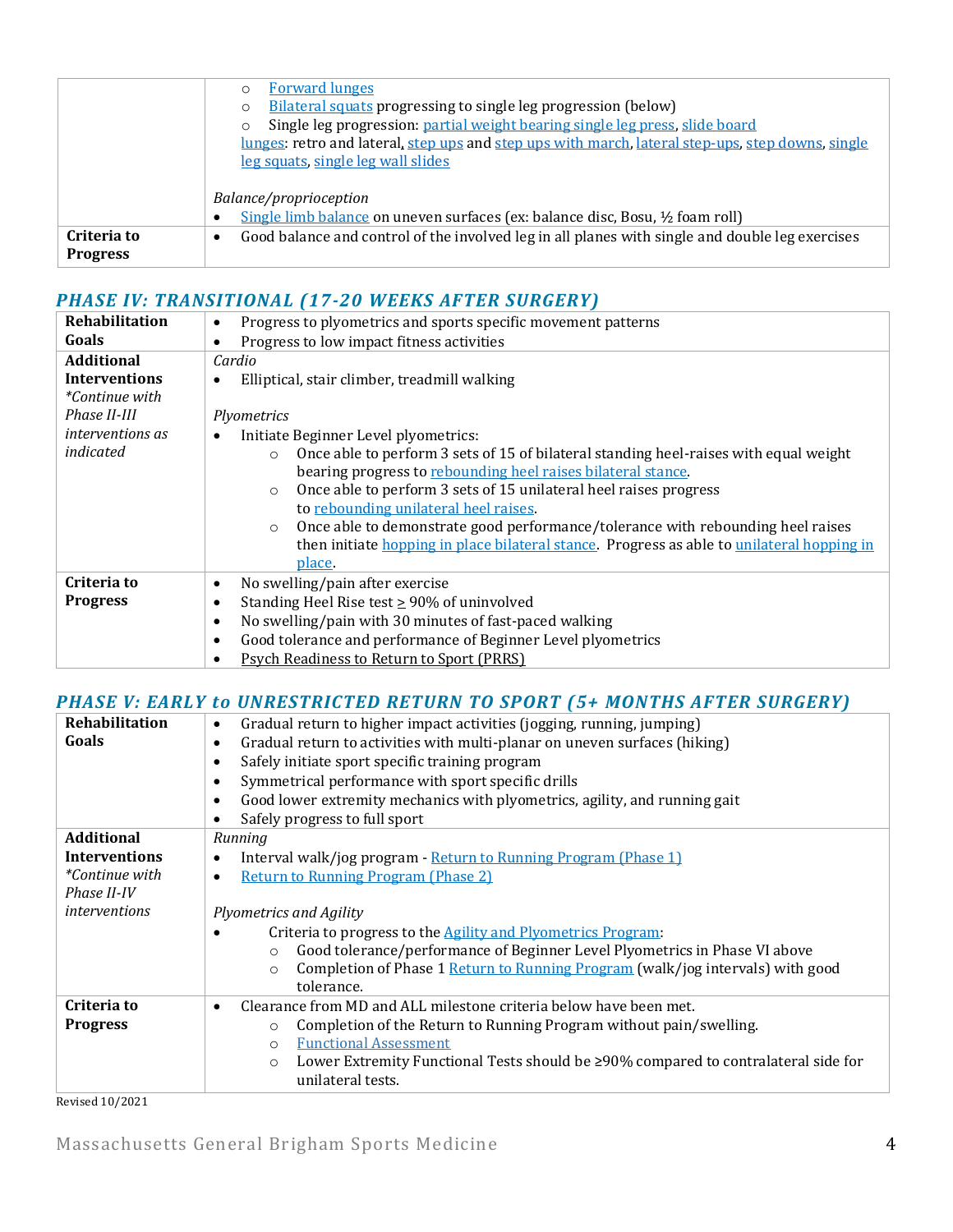| <b>Contact</b> | Please email MGHSportsPhysicalTherapy@partners.org with questions specific to this protocol |
|----------------|---------------------------------------------------------------------------------------------|
|                |                                                                                             |

References:

Dehgan N, et al. Early Weightbearing and Range of Motion vs. Non-Weightbearing and Immobilization after Open Reduction and Internal Fixation of Unstable Ankle Fractures: A Randomized Controlled Trial. *J Orthop Trauma*. 2016 Jul;30(7):345-52.

Keene D, et al. Early Ankle Movement vs Immobilization in the Post-operative Management of Ankle Fracture in Adults: A Systematic Review and Meta-Analysis. *J Orthop Sports Phys Ther.* 2014 Sep;44(9):690-701, C1-7.

MGH Orthopedics Foot and Ankle Service. Physical Therapy Guidelines for Ankle Fracture with Surgery. https://www.massgeneral.org/assets/MGH/pdf/orthopaedics/foot-ankle/PT-guidelines-ankle-fracture-with-ORIF-final.pdf

Schubert J, et al. Effect on Overall Health Status with Weightbearing at 2 Weeks vs 6 Weeks After Open Reduction and Internal Fixation of Ankle Fractures. *Foot Ankle Int.* 2020 June;41(6):658-665.

Smeeing DPJ, et al. Weight-bearing or non-weight-bearing after Surgical Treatment of Ankle Fractures: A Multi-Center Randomized Trial. *Eur J Trauma Emerg Surg.* 2020 Feb;46(1):121-130.

Smeeing DPJ, et al. Weight bearing and Mobilization in the Post-operative Care of Ankle Fractures: A Systematic Review and Meta-Analysis of Randomized Controlled Trials and Cohort Studies. *PLoS One*. 2015; 10(2): e0118320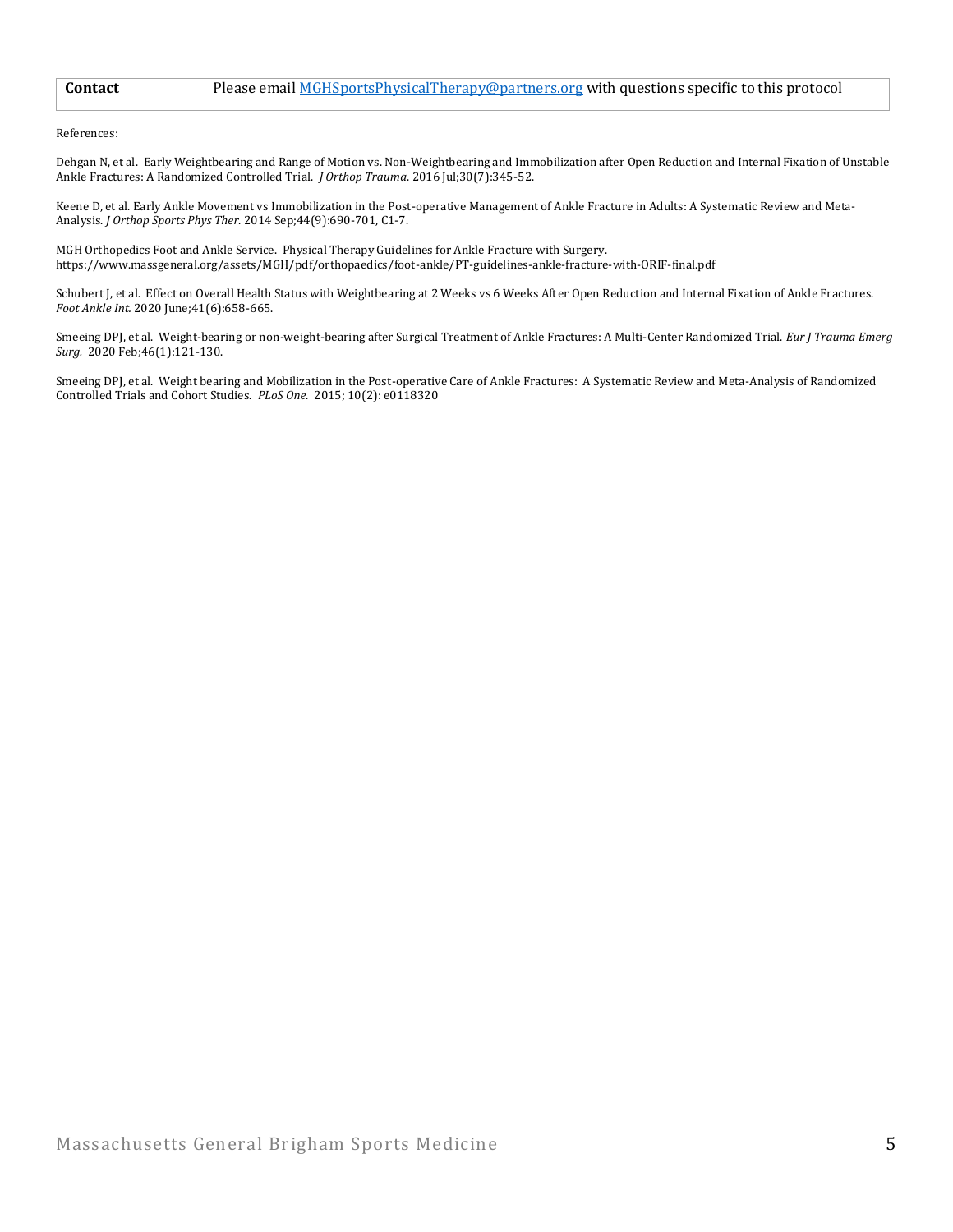## **Functional Assessment**

|                                            | MRN: ________________ |                       |                        |  |  |
|--------------------------------------------|-----------------------|-----------------------|------------------------|--|--|
|                                            |                       |                       |                        |  |  |
|                                            |                       |                       |                        |  |  |
|                                            | Operative Limb        | Non-operative<br>Limb | Limb Symmetry<br>Index |  |  |
| Range of motion (X-0-X)                    |                       |                       |                        |  |  |
| Pain (0-10)                                |                       |                       |                        |  |  |
| <b>Standing Heel Rise test</b>             |                       |                       |                        |  |  |
| <b>Hop Testing</b>                         |                       |                       |                        |  |  |
| Single-leg Hop for Distance                |                       |                       |                        |  |  |
| Triple Hop for Distance                    |                       |                       |                        |  |  |
| Crossover Hop for Distance                 |                       |                       |                        |  |  |
| Vertical Jump                              |                       |                       |                        |  |  |
| Y-Balance Test                             |                       |                       |                        |  |  |
| Calculated 1 RM (single leg press)         |                       |                       |                        |  |  |
| Psych. Readiness to Return to Sport (PRRS) |                       |                       |                        |  |  |
| <b>YES</b><br>Ready to jog?<br><b>NO</b>   |                       |                       |                        |  |  |

| Ready to return to sport? | YES | NO. |  |  |
|---------------------------|-----|-----|--|--|
| Recommendations:          |     |     |  |  |
| Examiner:                 |     |     |  |  |

**Pain** is recorded as an average value over the past 2 weeks, from 0-10. 0 is absolutely no pain, and 10 is the worst pain ever experienced.

**Standing Heel Rise test** is performed starting on a box with a 10 degree incline. Patient performs as many single leg heel raises as possible to a 30 beat per minute metronome. The test is terminated if the patient leans or pushes down on the table surface they are using to balance, the knee flexes, the plantar-flexion range of motion decreases by more than 50% of the starting range of motion, or the patient cannot keep up with the metronome/fatigues.

**Hop testing** is performed per standardized testing guidelines. The average of 3 trials is recorded to the nearest centimeter for each limb.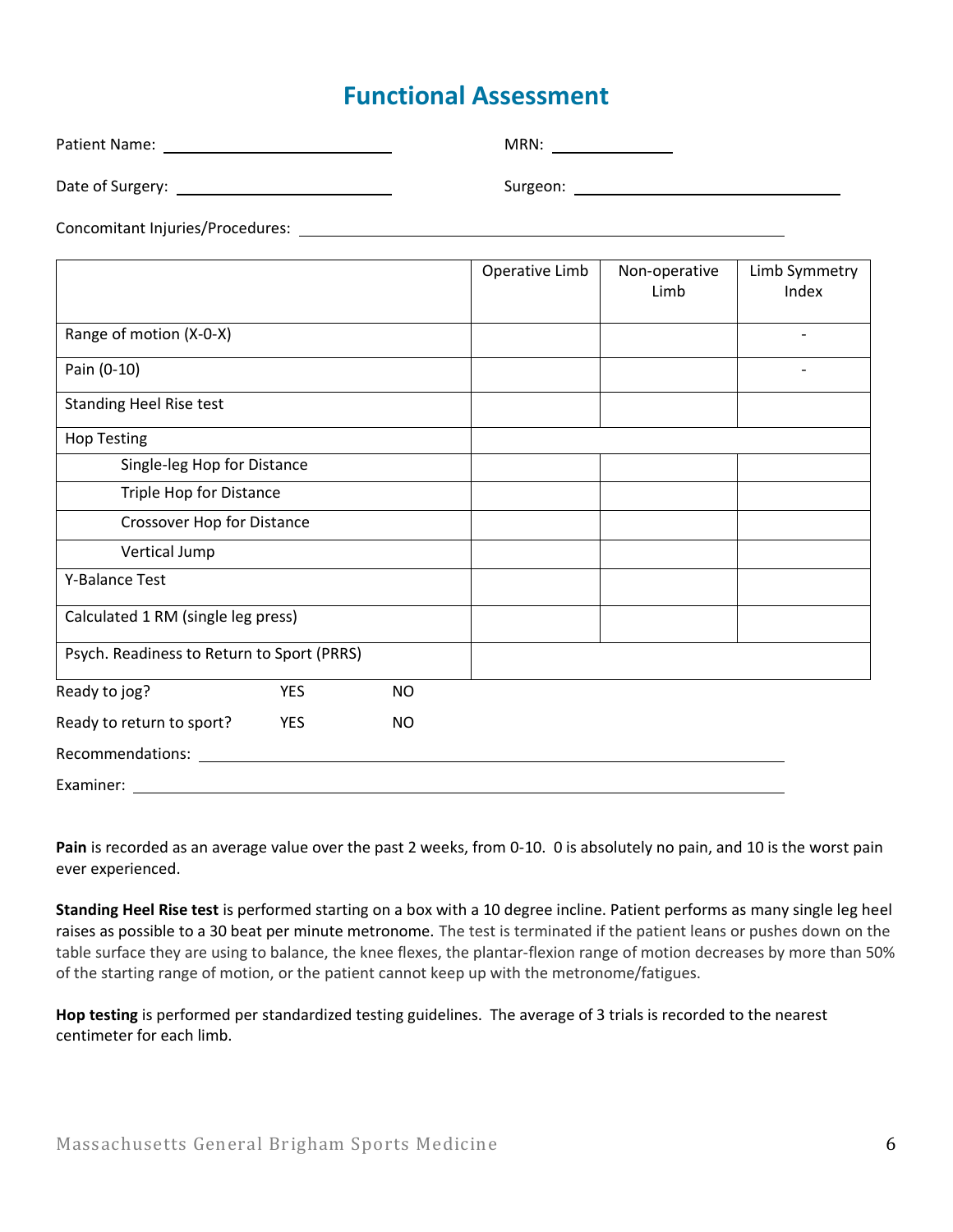## **Return to Running Program**

This program is designed as a guide for clinicians and patients through a progressive return-to-run program. Patients should demonstrate > 80% on the Functional Assessment prior to initiating this program (after a knee ligament or meniscus repair). Specific recommendations should be based on the needs of the individual and should consider clinical decision making. If you have questions, contact the referring physician.

### *PHASE I: WARM UP WALK 15 MINUTES, COOL DOWN WALK 10 MINUTES*

| <b>Day</b> |               | $\overline{2}$ | 3       | $\boldsymbol{4}$ | 5       | 6             | 7                       |
|------------|---------------|----------------|---------|------------------|---------|---------------|-------------------------|
| Week 1     | W5/J1x5       |                | W5/J1x5 |                  | W4/J2x5 |               | W4/J2x5                 |
| Week 2     |               | W3/J3x5        |         | W3/J3x5          |         | $W2$ /J $4x5$ |                         |
| Week 3     | $W2$ /J $4x5$ |                | W1/J5x5 |                  | W1/J5x5 |               | <b>Return</b><br>to Run |

Key: W=walk, J=jog

*\*\*Only progress if there is no pain or swelling during or after the run*

### *PHASE II: WARM UP WALK 15 MINUTES, COOL DOWN WALK 10 MINUTES*

| <b>Week</b>    | <b>Sunday</b> | <b>Monday</b> | <b>Tuesday</b> | Wednesday | <b>Thursday</b>  | Friday        | <b>Saturday</b>  |
|----------------|---------------|---------------|----------------|-----------|------------------|---------------|------------------|
| $\mathbf{1}$   | 20 min        |               | 20 min         |           | $20 \text{ min}$ |               | $25 \text{ min}$ |
| $\overline{2}$ |               | 25 min        |                | 25 min    |                  | 30 min        |                  |
| 3              | 30 min        |               | 30 min         |           | <b>35 min</b>    |               | <b>35 min</b>    |
| $\overline{4}$ |               | <b>35 min</b> |                | 40 min    |                  | 40 min        |                  |
| 5              | 40 min        |               | 45 min         |           | 45 min           |               | 45 min           |
| 6              |               | <b>50 min</b> |                | $50$ min  |                  | <b>50 min</b> |                  |
| $\overline{7}$ | <b>55 min</b> |               | <b>55 min</b>  |           | <b>55 min</b>    |               | 60 min           |
| 8              |               | 60 min        |                | 60 min    |                  |               |                  |

Recommendations

- Runs should occur on softer surfaces during Phase I
- Non-impact activity on off days
- Goal is to increase mileage and then increase pace; avoid increasing two variables at once
- 10% rule: no more than 10% increase in mileage per week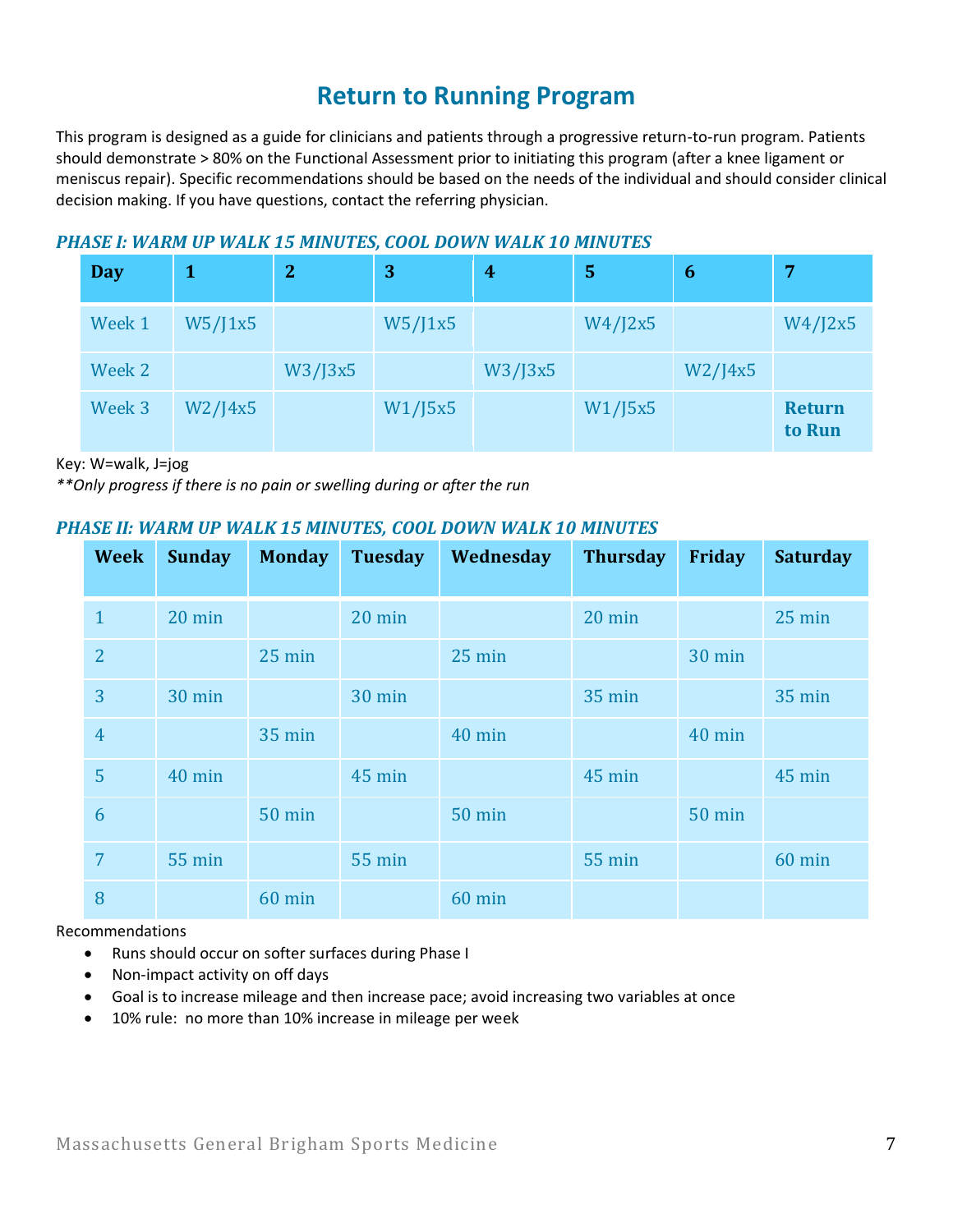# **Agility and Plyometric Program**

This program is designed as a guide for clinicians and patients through a progressive series of agility and plyometric exercises to promote successful return to sport and reduce injury risk. Patients should demonstrate > 80% on the Functional Assessment prior to initiating this program. Specific intervention should be based on the needs of the individual and should consider clinical decision making. If you have questions, contact the referring physician.

#### *[PHASE I: ANTERIOR PROGRESSION](https://www.youtube.com/watch?v=dFcVIcLOTb8&list=PLLj8wKd0c1Gw61RvQr1ptMtb1Z8HmL4tm)*

| Rehabilitation                 | Safely recondition the knee<br>٠                                                                                                                                                                                                                                                                                                                                                                                                                                                                                                                                                                                  |  |  |  |
|--------------------------------|-------------------------------------------------------------------------------------------------------------------------------------------------------------------------------------------------------------------------------------------------------------------------------------------------------------------------------------------------------------------------------------------------------------------------------------------------------------------------------------------------------------------------------------------------------------------------------------------------------------------|--|--|--|
| Goals                          | Provide a logical sequence of progressive drills for pre-sports conditioning<br>٠                                                                                                                                                                                                                                                                                                                                                                                                                                                                                                                                 |  |  |  |
| <b>Agility</b>                 | Forward run<br>$\bullet$<br>Backward run<br>Forward lean in to a run<br>Forward run with 3-step deceleration<br>Figure 8 run<br>Circle run<br>Ladder                                                                                                                                                                                                                                                                                                                                                                                                                                                              |  |  |  |
| <b>Plyometrics</b>             | Shuttle press: Double leg $\rightarrow$ alternating leg $\rightarrow$ single leg jumps<br>٠<br>Double leg:<br>Jumps on to a box $\rightarrow$ jump off of a box $\rightarrow$ jumps on/off box<br>$\Omega$<br>Forward jumps, forward jump to broad jump<br>$\circ$<br>Tuck jumps<br>$\circ$<br>Backward/forward hops over line/cone<br>$\circ$<br>Single leg (these exercises are challenging and should be considered for more advanced<br>athletes):<br>Progressive single leg jump tasks<br>$\circ$<br>Bounding run<br>$\circ$<br>Scissor jumps<br>$\circ$<br>Backward/forward hops over line/cone<br>$\Omega$ |  |  |  |
| Criteria to<br><b>Progress</b> | No increase in pain or swelling<br>٠<br>Pain-free during loading activities<br>$\bullet$<br>Demonstrates proper movement patterns                                                                                                                                                                                                                                                                                                                                                                                                                                                                                 |  |  |  |

#### *[PHASE II: LATERAL PROGRESSION](https://www.youtube.com/watch?v=TQfwZ_Mimxs&list=PLLj8wKd0c1Gy1Zo9wk5p6zPWPA6OOKPHP)*

| Rehabilitation        | Safely recondition the knee<br>$\bullet$                                                   |  |  |  |  |
|-----------------------|--------------------------------------------------------------------------------------------|--|--|--|--|
| Goals                 | Provide a logical sequence of progressive drills for the Level 1 sport athlete             |  |  |  |  |
| <b>Agility</b>        | Side shuffle                                                                               |  |  |  |  |
| <i>*Continue with</i> | Carioca                                                                                    |  |  |  |  |
| Phase I               | Crossover steps                                                                            |  |  |  |  |
| <i>interventions</i>  | Shuttle run                                                                                |  |  |  |  |
|                       | Zig-zag run                                                                                |  |  |  |  |
|                       | Ladder<br>$\bullet$                                                                        |  |  |  |  |
| <b>Plyometrics</b>    | Double leg:<br>$\bullet$                                                                   |  |  |  |  |
| *Continue with        | Lateral jumps over line/cone<br>$\circ$                                                    |  |  |  |  |
| Phase I               | Lateral tuck jumps over cone<br>$\circ$                                                    |  |  |  |  |
| interventions         | Single leg(these exercises are challenging and should be considered for more advanced<br>٠ |  |  |  |  |
|                       | athletes):                                                                                 |  |  |  |  |
|                       | Lateral jumps over line/cone<br>$\circ$                                                    |  |  |  |  |
|                       | Lateral jumps with sport cord<br>$\circ$                                                   |  |  |  |  |
| Criteria to           | No increase in pain or swelling<br>$\bullet$                                               |  |  |  |  |
| <b>Progress</b>       | Pain-free during loading activities<br>٠                                                   |  |  |  |  |
|                       | Demonstrates proper movement patterns<br>٠                                                 |  |  |  |  |